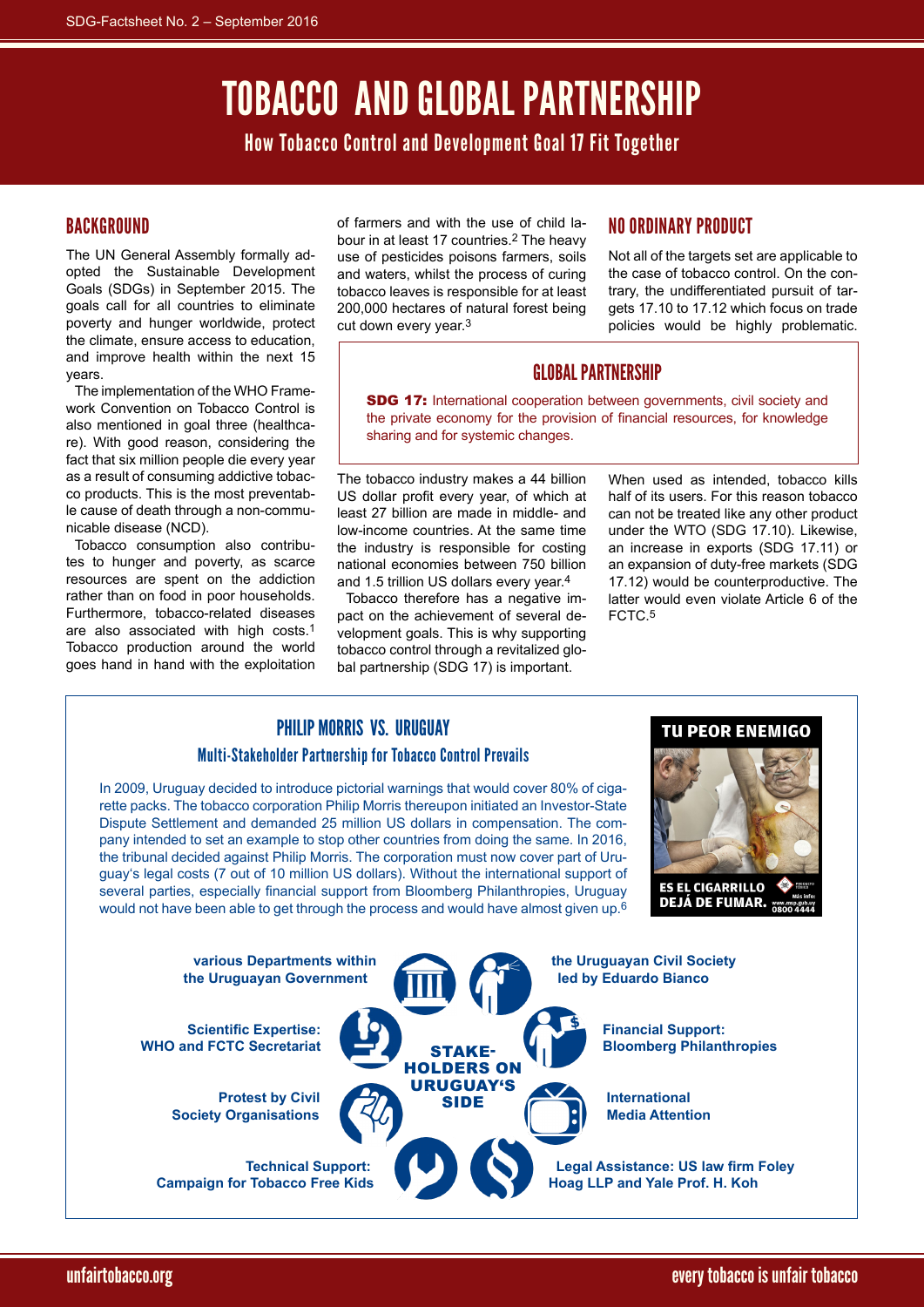#### Increasing Resources

Some tobacco control measures, such as advertising bans, pictorial warnings and non-smoking acts cost almost nothing. One of the most effective tobacco control instruments is taxation, which even contributes to increasing the financial resources of states (SDG 17.1, FCTC Art. 6). Tax increases can motivate smokers to stop smoking and above all they can deter young people from starting smoking.<sup>7</sup> Countries such as Argentina, Costa Rica and the Philippines specifically invest these revenues in healthcare and poverty reduction.<sup>8</sup>

In order to prevent cigarette sales from bypassing tax laws it is important to combat smuggling and organised crime (SDGs 17.1, 17.3, 16.4). This would enable middle- and low-income countries to take in an extra 18.3 billion US dollars and for them to save 132,000 human lives each year from 2030 onwards.9

A portion of the additional development funds should be spent on the prevention of NCDs (SDGs 3.4, 3.a, FCTC Art. 26.3-26.5). NCDs represent about half of the global disease burden in low- and middle-income countries. Yet these diseases only received 1.2% of the total development funds allocated to the health sector in 2011. Tobacco-related diseases worldwide were allocated 68 million US dollars (0.2%).13 If Germany had fulfilled its 0,7%-commitment, the country would have invested around 10 billion US dollars more. Just one percent of this amount would double the development funds available worldwide for tobacco control.14

In countries such as Malawi, Zimbabwe and Bangladesh, where tobacco growing contributes to the impoverishment of farmers, to child labour and food insecurity, alternative livelihoods should be promoted through development funds (FCTC Art. 17).15

### TOBACCO CONTROL IS PART OF THE DEVELOPMENT GOALS

With SDG 3, the United Nations want to *"ensure healthy lives and promote well-being for all at all ages"*. This includes target 3.a, which aims to strengthen the implementation of the WHO Framework Convention on Tobacco Control (FCTC).

In order to achieve this, the FCTC Parties should sign the Protocol to Eliminate Illicit Trade in Tobacco Products.10

Parties to the FCTC must also meet their financial obligations towards the FCTC Secretariat by paying their voluntary assessed contributions to the FCTC budget. European countries are responsible for almost half of the outstanding accounts.11

Furthermore, Northern countries must meet their ODA-obligations. In 2015, only six out of 35 OECD countries met the target of investing 0.7% or more of their gross national income in development aid (SDG 17.2). Countries such as Germany, France, Canada and the United States remained far below the target.12

External debts of tobacco growing countries that are highly dependent on exports as a result of their foreign debt (e.g. Malawi) should be cancelled (SDG 17.4).16 The resources set free could also be invested in supporting alternatives to tobacco growing.

#### Global Partnership for Tobacco Control

The exchange of knowledge, experience and technologies between various state and non-state parties (SDGs 17.6, 17.9, 17.17, 17.18) has moved tobacco control forward, particularly since the adoption of the FCTC. Effective measures have been included in the Guidelines for the FCTC implementation which were jointly developed by the parties.<sup>17</sup>

An example of a successful multi-stakeholder partnership is the Tobacco to Bamboo project in Kenya.

Kenyan Universities, the Kenyan Government, the International Network for Bamboo and Rattan (INBAR) and smallholder farmer cooperatives worked together to shift out of tobacco. The project was funded by the Canadian Government.<sup>18</sup>

As well, the successful defense against Philip Morris' illegitimate demands in its Investor-State Dispute Settlement against Uruguay was only possible thanks to the cooperation of various international stake holders (see blue box).

On the other hand, harmful partnerships can delay and undermine tobacco control and sustainable development. The Eliminating Child Labour in Tobacco Growing (ECLT) Foundation operated by tobacco companies is such an example: Critics emphasize, that the work of ECLT does not change the systemic causes of child labour in tobacco growing. Instead the foundation is used as a means of improving the image of the tobacco industry. It is disastrous that the International Labor Organization (ILO) and Save the Children Switzerland cooperate with ECLT and thereby legitimise their work.<sup>19</sup>

Public-Private Partnerships promoted by governments can also have serious consequences for sustainable development. The New Alliance for Food Security and Nutrition in Malawi – under the auspices of the EU, United Kingdom, Germany and other donors – cooperates with leaf tobacco merchants and supports tobacco growing in the country although the crop signficantly contributes to food insecurity.<sup>20</sup> Governments should therefore ensure they draft policies that are coherent in terms of sustainable development (SDG 17.14).

#### Sources

Bibliography available online: → [www.unfairtobacco.org/en/sdg-facts02](www.unfairtobacco.org/sdg-facts02) All SDG-Factsheets by Unfairtobacco.org: → [www.unfairtobacco.org/en/sdgs](www.unfairtobacco.org/sdgs)

Unfairtobacco.org

c/o BLUE 21 | Gneisenaustr. 2a | 10961 Berlin Phone: +49 - (0)30 - 694 6101 | Email: info@unfairtobacco.org Website: www.unfairtobacco.org

Author: Laura Graen, lauragraen.de Layout: Michael Tümptner, neungradplus.de

Berlin, September 2016

Unfairtobacco.org informs about human rights violations, exploitation and environmental destruction by the tobacco industry.

With financial support from ENGAGEMENT GLOBAL,

Bundesministerium für<br>wirtschaftliche Zusammenarbeit<br>und Entwicklung on behalf of 绿

With the kind support of

• Berlin

The contents of this publication are the sole responsibility of the Berlin Working Group on Environment and Development (BLUE 21 e.V.) and do not reflect the views of Engagement Global gGmbH, the Federal Ministry for Economic Cooperation and Development or the Senate Department for Economics, Technology and Research.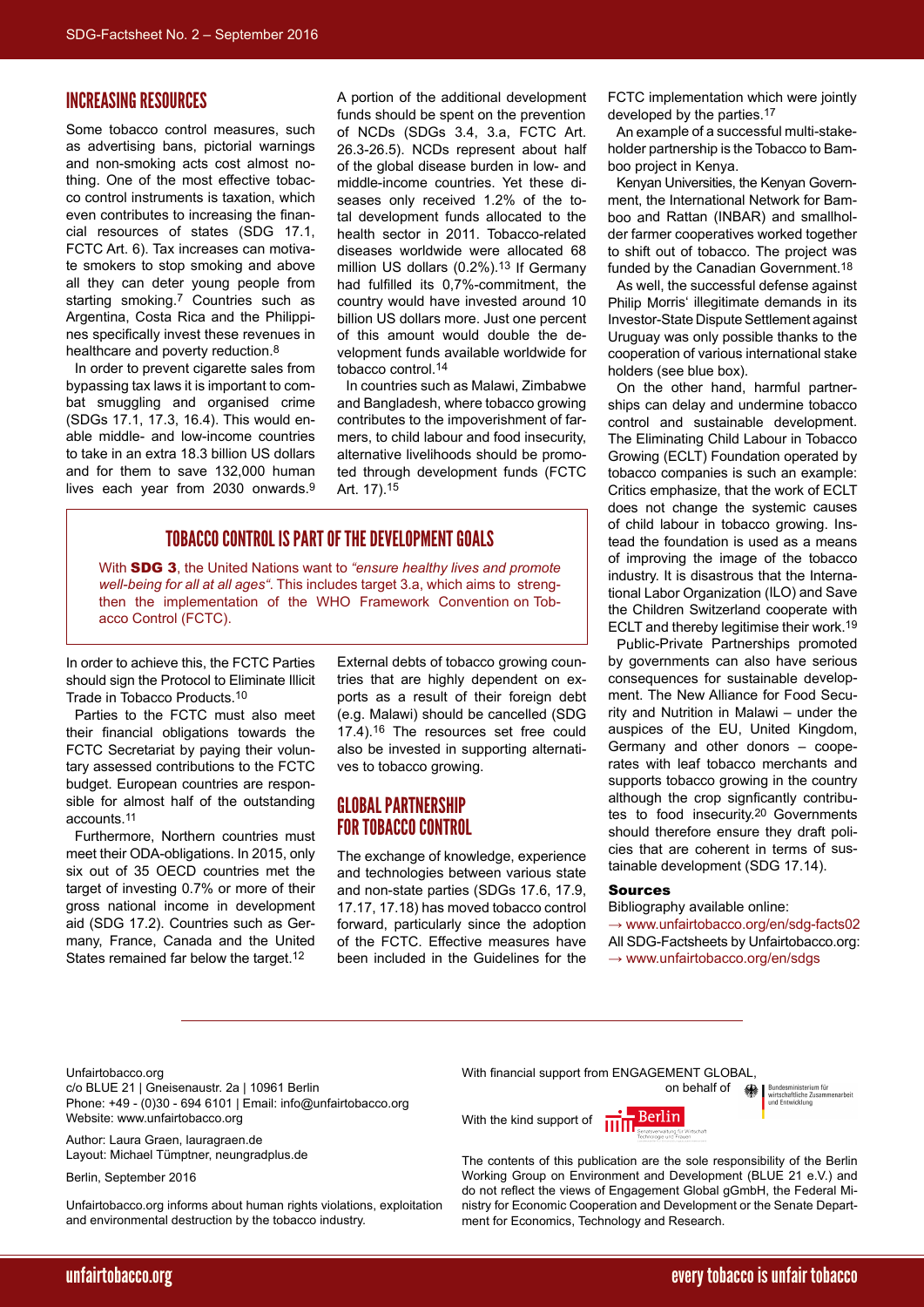#### SOURCES

1 Laura Graen 2016: Tobacco | Poverty | Hunger: How Tobacco Control can contribute to achieving Development Goals 1 and 2. SDG-Factsheet No. 1. Berlin: Unfairtobacco.org / Berliner Landesarbeitsgemeinschaft Umwelt und Entwicklung (Blue 21). Online: [www.unfairtobacco.org/en/sdg-facts01](http://www.unfairtobacco.org/sdg-facts01)

2 Laura Graen 2014: Doppelte Last: Tabak im Globalen Süden. Berlin: Unfairtobacco.org / Berliner Landesarbeitsgemeinschaft Umwelt und Entwicklung (Blue 21). Online: [www.unfairtobacco.org/en/doppeltelast](http://www.unfairtobacco.org/doppeltelast)

Natacha Lecours 2014: The harsh realities of tobacco farming: A review of socioeconomic, health and environmental impacts. In: Tobacco control and tobacco farming: separating myth from reality, ed. by Wardie Leppan, Natacha Lecours and Daniel Buckles. London; New York, NY: Ottawa: Anthem Press; International Development Research Centre: 99–137. Online: <http://idl-bnc.idrc.ca/dspace/bitstream/10625/53191/1/IDL-53191.pdf>

3 Natacha Lecours, Guilherme E. G. Almeida, Jumanne M. Abdallah and Thomas E. Novotny 2012: Environmental Health Impacts of Tobacco Farming: A Review of the Literature. In: Tobacco Control 21 (2): 191–96

Michael Eriksen, Judith Mackay, Neil Schluger, Farhad Islami and Jeffrey Drope 2015: The tobacco atlas. 5. Ed. Atlanta, Georgia, USA: American Cancer Society.

Online: [http://3pk43x313ggr4cy0lh3tctjh.wpengine.netdna-cdn.com/wp-content/uploads/2015/03/TA5\\_2015\\_WEB.pdf](http://3pk43x313ggr4cy0lh3tctjh.wpengine.netdna-cdn.com/wp-content/uploads/2015/03/TA5_2015_WEB.pdf)

4 Callard, Cynthia 2015: Funding Tobacco Control by Taxing Repatriated Profits. Conference contribution at the 16th World Conference on Tobacco or Health 2015, Abu Dhabi

Graen, Laura 2015: Strategien der Tabakindustrie: Werbekampagnen, Klagen, politische Einflussnahme. Berlin: Unfairtobacco.org Berliner Landesarbeitsgemeinschaft Umwelt und Entwicklung (Blue 21). Online: [www.unfairtobacco.org/en/strategien-studie](http://www.unfairtobacco.org/strategien-studie) Action on Smoking and Health 2014: Tobacco Costs the World More than GDP of All Low Income Countries. Online: [ash.org/tobacco-costs-the-world-more-than-gdp-of-all-low-income-countries](http://ash.org/tobacco-costs-the-world-more-than-gdp-of-all-low-income-countries)

5 Chaloupka, Frank J. and Adit Laixuthai 1996: US trade policy and cigarette smoking in Asia. National bureau of economic research. Online: [www.nber.org/papers/w5543](http://www.nber.org/papers/w5543)

Weissman, Robert 2003: International Trade Agreements and Tobacco Control: Threats to Public Health and the case for excluding tobacco from Trade Agreements. Washginton, D.C.: Essential Action.

Online: [www.takingontobacco.org/trade/tobacco.trade.v02.backgrd.pdf](http://www.takingontobacco.org/trade/tobacco.trade.v02.backgrd.pdf)

Gilmore, Anna B., Gary Fooks, Jeffrey Drope, Stella Aguinaga Bialous and Rachel Rose Jackson 2015: Exposing and Addressing Tobacco Industry Conduct in Low-Income and Middle-Income Countries. In: The Lancet 385 (9972): 1029–43 Graen 2015: Strategien der Tabakindustrie: Werbekampagnen, Klagen, politische Einflussnahme

World Health Organization: Guidelines for implementation of Article 6 of the WHO FCTC. Price and tax measures to reduce demand for tobacco. Online: [www.who.int/fctc/guidelines/adopted/Guidelines\\_article\\_6.pdf](http://www.who.int/fctc/guidelines/adopted/Guidelines_article_6.pdf)

6 International Centre for Settlement of Investment Disputes Washington, D.C. 2016: Philip Morris Brands Sarl, Philip Morris Products S.A. and Abal Hermanos S.A. (The Claimants) and Oriental Republic of Uruguay (The Respondent). ICSID Case No. ARB/10/7. Award, July 8, 2016. Online: [www.italaw.com/sites/default/files/case-documents/italaw7417.pdf](http://www.italaw.com/sites/default/files/case-documents/italaw7417.pdf)

Foley Hoag LLP 2016: Press Release: Foley Hoag Helps Uruguay Secure Landmark Victory Over Philip Morris. July 8, 2016. Online: [www.businesswire.com/news/home/20160708005865/en/Foley-Hoag-Helps-Uruguay-Secure-Landmark-Victory](http://www.businesswire.com/news/home/20160708005865/en/Foley-Hoag-Helps-Uruguay-Secure-Landmark-Victory) Crosbie, Eric and Stanton Glantz 2016: Philip Morris gets its ash kicked in Uruguay; where will it next blow smoke?. In: The Conversation. August 1, 2016.

Online: [theconversation.com/philip-morris-gets-its-ash-kicked-in-uruguay-where-will-it-next-blow-smoke-62933](http://theconversation.com/philip-morris-gets-its-ash-kicked-in-uruguay-where-will-it-next-blow-smoke-62933)

Wilson, Duff 2010: Bloomberg Backs Uruguay's Anti-Smoking Laws. In: Prescriptions Blog, November 15, 2010.

Online: [prescriptions.blogs.nytimes.com/2010/11/15/bloomberg-backs-uruguays-anti-smoking-laws](http://prescriptions.blogs.nytimes.com/2010/11/15/bloomberg-backs-uruguays-anti-smoking-laws)

El Pais 2010: Cambios a política antitabaco en manos de Mujica. In: El Pais. Juli 26, 2010.

Online: [historico.elpais.com.uy/10/07/26/ultmo\\_504258.asp](http://historico.elpais.com.uy/10/07/26/ultmo_504258.asp)

World Heart Federation 2016: Eduardo Bianco interview.

Online: http://www.world-heart-federation.org/wcc-2016/registration/interviews/eduardo-bianco-interview

World Health Organization 2015: Written Submission (Amicus Curiae Brief) by the World Health Organization and the WHO Framework Convention on Tobacco Control Secretariat. January 25, 2015.

Online: www.who.int/fctc/Amicus-curiae-brief-WHO-WHOFCTC.pdf?ua=1

Olivet, Cecilia and Alberto Villareal 2016: Who Really Won the Legal Battle between Philip Morris and Uruguay?. In: The Guardian. July 28, 2016. Online: [www.theguardian.com/global-development/2016/jul/28/who-really-won-legal-battle-philip-morris-uru](http://www.theguardian.com/global-development/2016/jul/28/who-really-won-legal-battle-philip-morris-uruguay-cigarette-adverts)[guay-cigarette-adverts](http://www.theguardian.com/global-development/2016/jul/28/who-really-won-legal-battle-philip-morris-uruguay-cigarette-adverts)

7 WHO Tobacco Free Initiative 2014: Taxation. Online: [www.who.int/tobacco/economics/taxation/en](http://www.who.int/tobacco/economics/taxation/en)

Deutsches Krebsforschungszentrum 2014: Tabaksteuererhöhungen und Rauchverhalten in Deutschland. Aus der Wissenschaft - für die Politik. Heidelberg. Online: [www.dkfz.de/de/tabakkontrolle/download/Publikationen/AdWfP/AdWfdP\\_Tabaksteuererhoe](www.dkfz.de/de/tabakkontrolle/download/Publikationen/AdWfP/AdWfdP_Tabaksteuererhoehungen_und_Rauchverhalten_in_Deutschland.pdf)[hungen\\_und\\_Rauchverhalten\\_in\\_Deutschland.pdf](www.dkfz.de/de/tabakkontrolle/download/Publikationen/AdWfP/AdWfdP_Tabaksteuererhoehungen_und_Rauchverhalten_in_Deutschland.pdf)

8 von Eichborn, Sonja and Marie-Luise Abshagen 2015: Tabak: unsozial, unfair, umweltschädlich. Tabakproduktion und -konsum als Beispiel für die Vielschichtigkeit der Sustainable Development Goals (SDGs), hg. von Brot für die Welt – Evangelischer Entwicklungsdienst, Unfairtobacco.org und Forum Umwelt und Entwicklung. Berlin. Online: [www.unfairtobacco.org/en/sdg-studie](http://www.unfairtobacco.org/sdg-studie)

9 Joossens, Luk, David Merriman, Hana Ross and Martin Raw 2009: How Eliminating the Global Illicit Cigarette Trade Would Increase Tax Revenue and Save Lives. Paris, France: International Union Against Tuberculosis and Lung Disease. Online: [http://global.tobaccofreekids.org/files/pdfs/en/ILL\\_global\\_cig\\_trade\\_full\\_en.pdf](http://global.tobaccofreekids.org/files/pdfs/en/ILL_global_cig_trade_full_en.pdf)

10 World Health Organization: Protocol to Eliminate Illicit Trade in Tobacco Products. Online: [www.who.int/fctc/protocol/en](http://www.who.int/fctc/protocol/en)